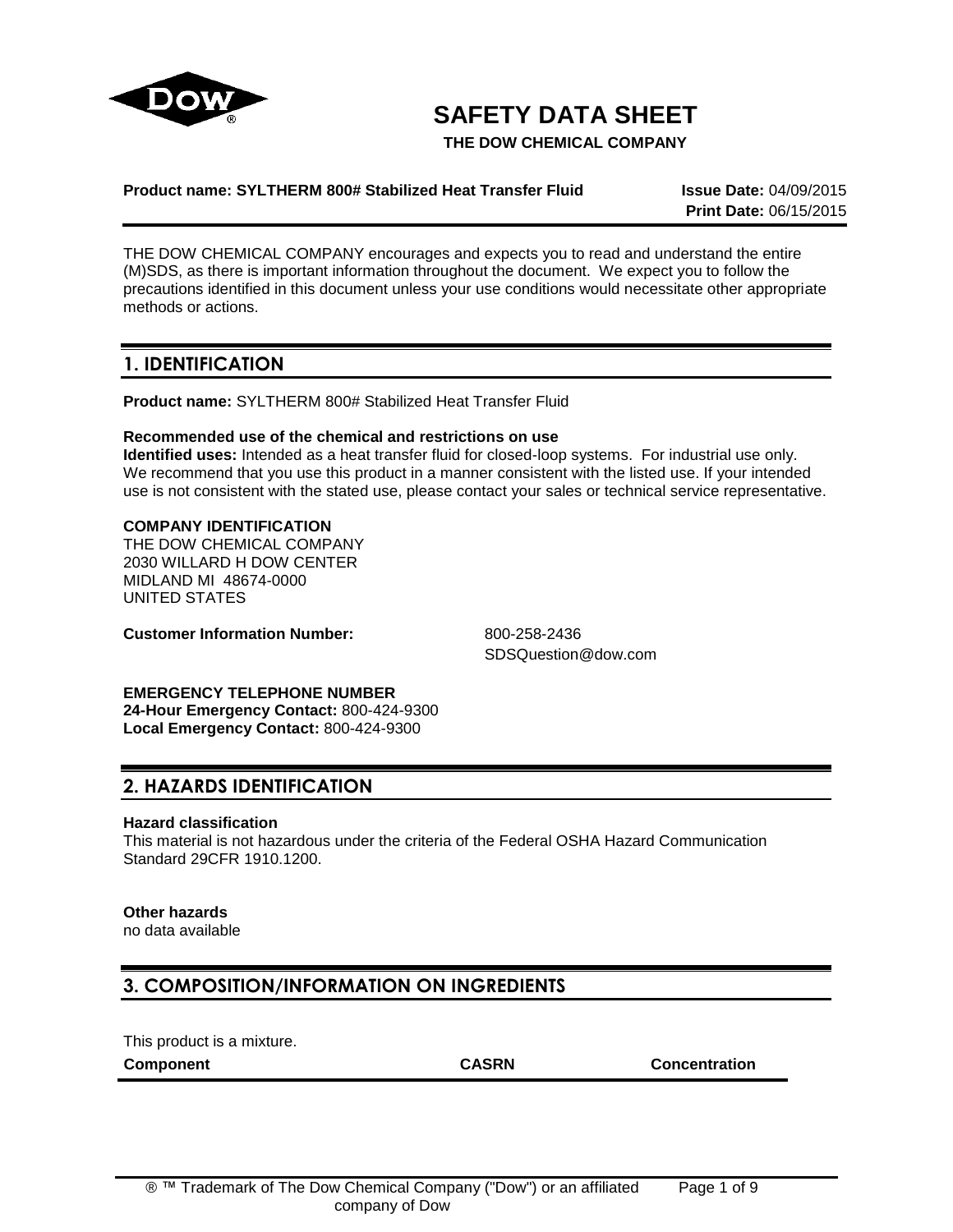| Polydimethylsiloxane                                                    | 63148-62-9 | $\ge$ 98.0 - $\le$ 100.0 %  |
|-------------------------------------------------------------------------|------------|-----------------------------|
| Siloxanes and silicones, dimethyl, polymers<br>with zirconium octanoate | 68918-33-2 | $\ge$ = 0.5 - $\le$ = 1.5 % |

## **4. FIRST AID MEASURES**

## **Description of first aid measures**

**General advice:** If potential for exposure exists refer to Section 8 for specific personal protective equipment.

**Inhalation:** Move person to fresh air; if effects occur, consult a physician.

**Skin contact:** Wash off with plenty of water.

**Eye contact:** Flush eyes thoroughly with water for several minutes. Remove contact lenses after the initial 1-2 minutes and continue flushing for several additional minutes. If effects occur, consult a physician, preferably an ophthalmologist.

**Ingestion:** No emergency medical treatment necessary.

**Most important symptoms and effects, both acute and delayed:** Aside from the information found under Description of first aid measures (above) and Indication of immediate medical attention and special treatment needed (below), any additional important symptoms and effects are described in Section 11: Toxicology Information.

**Indication of any immediate medical attention and special treatment needed Notes to physician:** No specific antidote. Treatment of exposure should be directed at the control of symptoms and the clinical condition of the patient.

## **5. FIREFIGHTING MEASURES**

**Suitable extinguishing media:** Water fog or fine spray. Dry chemical fire extinguishers. Carbon dioxide fire extinguishers. Foam. General purpose synthetic foams (including AFFF type) or protein foams are preferred if available. Alcohol resistant foams (ATC type) may function.

**Unsuitable extinguishing media:** no data available

## **Special hazards arising from the substance or mixture**

**Hazardous combustion products:** During a fire, smoke may contain the original material in addition to combustion products of varying composition which may be toxic and/or irritating. Combustion products may include and are not limited to: Carbon monoxide. Carbon dioxide.

**Unusual Fire and Explosion Hazards:** Extended use at elevated temperatures (above 300°C) can cause the flash point of this product to decrease, possibly to as low as 35°C. Violent steam generation or eruption may occur upon application of direct water stream to hot liquids. Liquid mist of this product can burn. Flammable concentrations of vapor can accumulate at temperatures above flash point; see Section 9.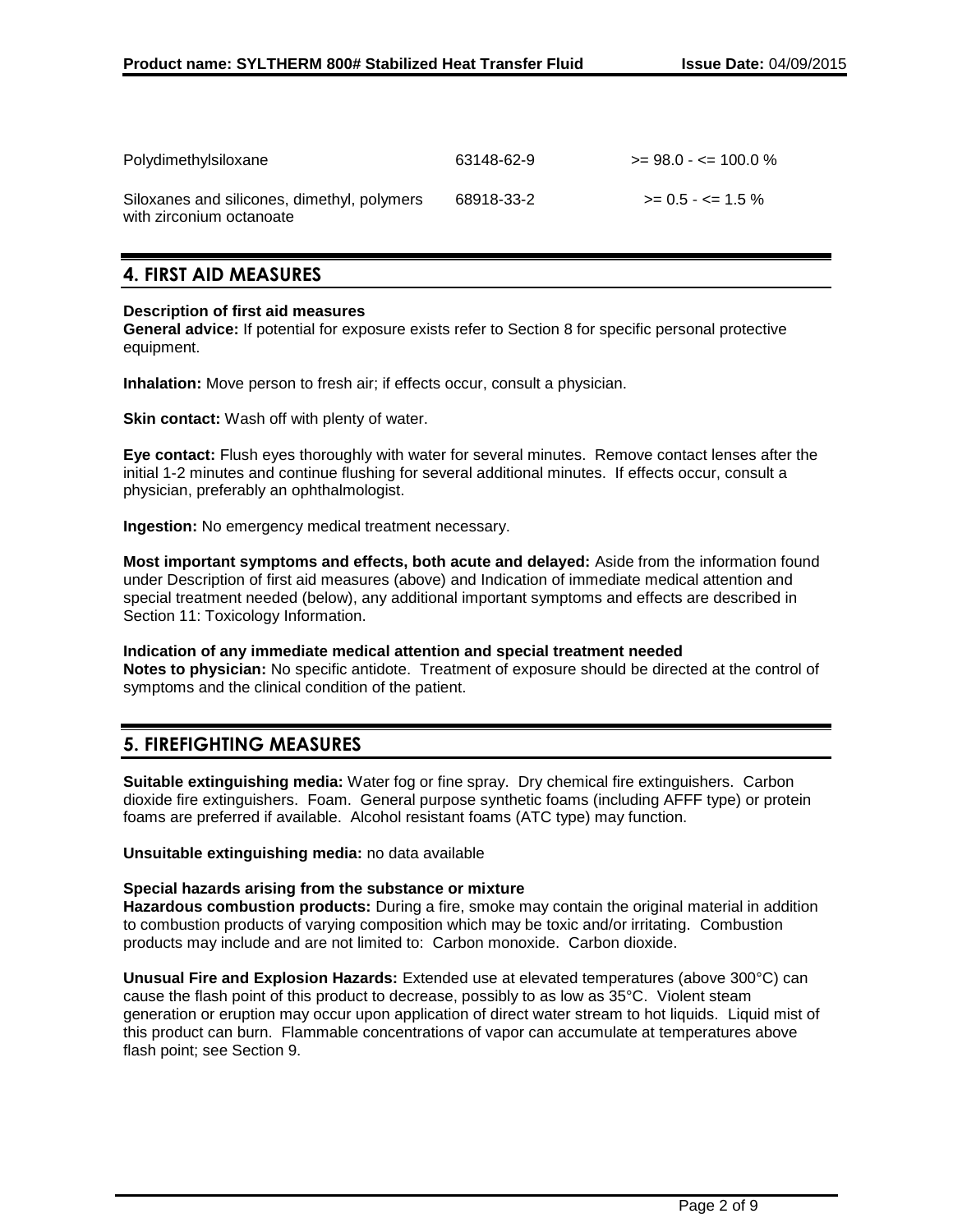## **Advice for firefighters**

**Fire Fighting Procedures:** Keep people away. Isolate fire and deny unnecessary entry. Do not use direct water stream. May spread fire. Burning liquids may be moved by flushing with water to protect personnel and minimize property damage. Avoid accumulation of water. Product may be carried across water surface spreading fire or contracting an ignition source.

**Special protective equipment for firefighters:** Wear positive-pressure self-contained breathing apparatus (SCBA) and protective fire fighting clothing (includes fire fighting helmet, coat, trousers, boots, and gloves). If protective equipment is not available or not used, fight fire from a protected location or safe distance.

## **6. ACCIDENTAL RELEASE MEASURES**

**Personal precautions, protective equipment and emergency procedures:** Eliminate all sources of ignition in vicinity of spill or released vapor to avoid fire or explosion. Ground and bond all containers and handling equipment. Use appropriate safety equipment. For additional information, refer to Section 8, Exposure Controls and Personal Protection.

**Environmental precautions:** Prevent from entering into soil, ditches, sewers, waterways and/or groundwater. See Section 12, Ecological Information.

**Methods and materials for containment and cleaning up:** Pump with explosion-proof equipment. If available, use foam to smother or supress. Contain spilled material if possible. Small spills: Absorb with materials such as: Non-combustible material. Collect in suitable and properly labeled open containers. Large spills: Dike area to contain spill. Use non-sparking tools in cleanup operations. Vapor explosion hazard. Keep out of sewers. Ground and bond all containers and handling equipment. Material will float on water. See Section 13, Disposal Considerations, for additional information.

## **7. HANDLING AND STORAGE**

**Precautions for safe handling:** Containers, even those that have been emptied, can contain vapors. Do not cut, drill, grind, weld, or perform similar operations on or near empty containers. See Section 8, EXPOSURE CONTROLS AND PERSONAL PROTECTION.

Use of non-sparking or explosion-proof equipment may be necessary, depending upon the type of operation. No smoking, open flames or sources of ignition in handling and storage area. Spills of these organic materials on hot fibrous insulations may lead to lowering of the autoignition temperatures possibly resulting in spontaneous combustion.

**Conditions for safe storage:** Do not store in: Opened or unlabeled containers. Store in tightly closed container. Use only with adequate ventilation. Minimize sources of ignition, such as static build-up, heat, spark or flame. See Section 10 for more specific information. Additional storage and handling information on this product may be obtained by calling your sales or customer service contact.

## **8. EXPOSURE CONTROLS/PERSONAL PROTECTION**

## **Control parameters**

| Exposure limits are listed below, if they exist. |            |                 |                       |
|--------------------------------------------------|------------|-----------------|-----------------------|
| <b>Component</b>                                 | Reaulation | Type of listing | <b>Value/Notation</b> |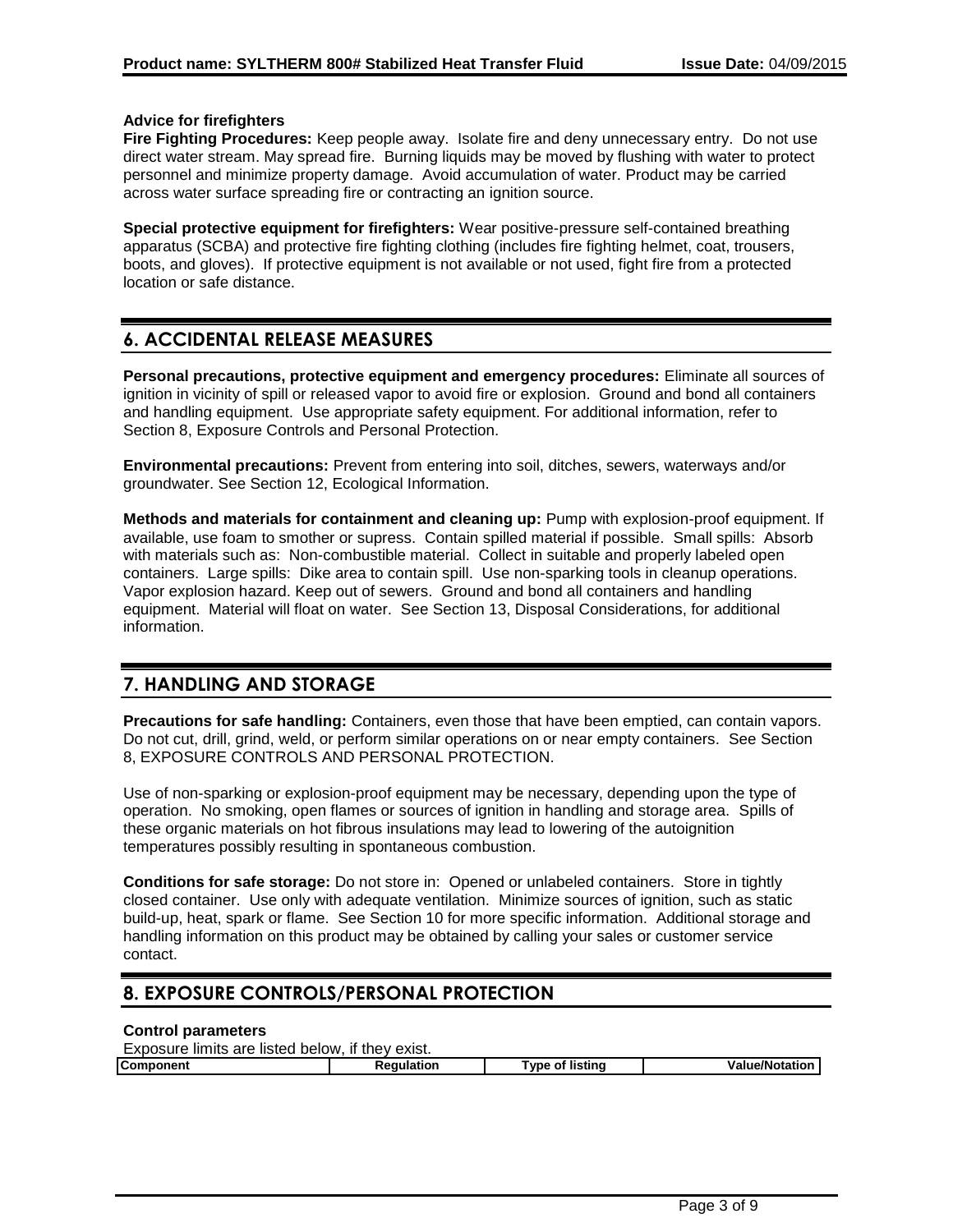| Siloxanes and silicones,<br>dimethyl, polymers with<br>zirconium octanoate | OSHA Z-1     | TWA  | 5 mg/m3, Zirconium  |
|----------------------------------------------------------------------------|--------------|------|---------------------|
|                                                                            | <b>ACGIH</b> | TWA  | 5 mg/m3, Zirconium  |
|                                                                            | <b>ACGIH</b> | STEL | 10 mg/m3, Zirconium |

None established

## **Exposure controls**

**Engineering controls:** Use local exhaust ventilation, or other engineering controls to maintain airborne levels below exposure limit requirements or guidelines. If there are no applicable exposure limit requirements or guidelines, general ventilation should be sufficient for most operations. Local exhaust ventilation may be necessary for some operations.

#### **Individual protection measures**

**Eye/face protection:** Use safety glasses (with side shields).

#### **Skin protection**

**Hand protection:** Chemical protective gloves should not be needed when handling this material. Consistent with general hygienic practice for any material, skin contact should be minimized.

**Other protection:** No precautions other than clean body-covering clothing should be needed.

**Respiratory protection:** Respiratory protection should be worn when there is a potential to exceed the exposure limit requirements or guidelines. If there are no applicable exposure limit requirements or guidelines, wear respiratory protection when adverse effects, such as respiratory irritation or discomfort have been experienced, or where indicated by your risk assessment process. Use an approved air-purifying respirator when vapors are generated at increased temperatures or when dust or mist is present.

The following should be effective types of air-purifying respirators: Organic vapor cartridge with a particulate pre-filter.

## **9. PHYSICAL AND CHEMICAL PROPERTIES**

#### **Appearance**

| <b>Physical state</b>                                    | Liquid.                                       |
|----------------------------------------------------------|-----------------------------------------------|
| Color                                                    | Colorless to yellow                           |
| Odor                                                     | Odorless to mild                              |
| <b>Odor Threshold</b>                                    | No test data available                        |
| рH                                                       | Not applicable                                |
| <b>Melting point/range</b>                               | Not applicable to liquids                     |
| <b>Freezing point</b>                                    | -60 °C (-76 °F) Literature                    |
| Boiling point (760 mmHg)                                 | Varies, Literature                            |
| <b>Flash point</b>                                       | closed cup > $160 °C$ ( > $320 °F$ ) Supplier |
| Evaporation Rate (Butyl Acetate <0.1 Estimated.<br>$= 1$ |                                               |
| Flammability (solid, gas)                                | Not applicable to liquids                     |
| <b>Lower explosion limit</b>                             | 0.9 % vol Supplier                            |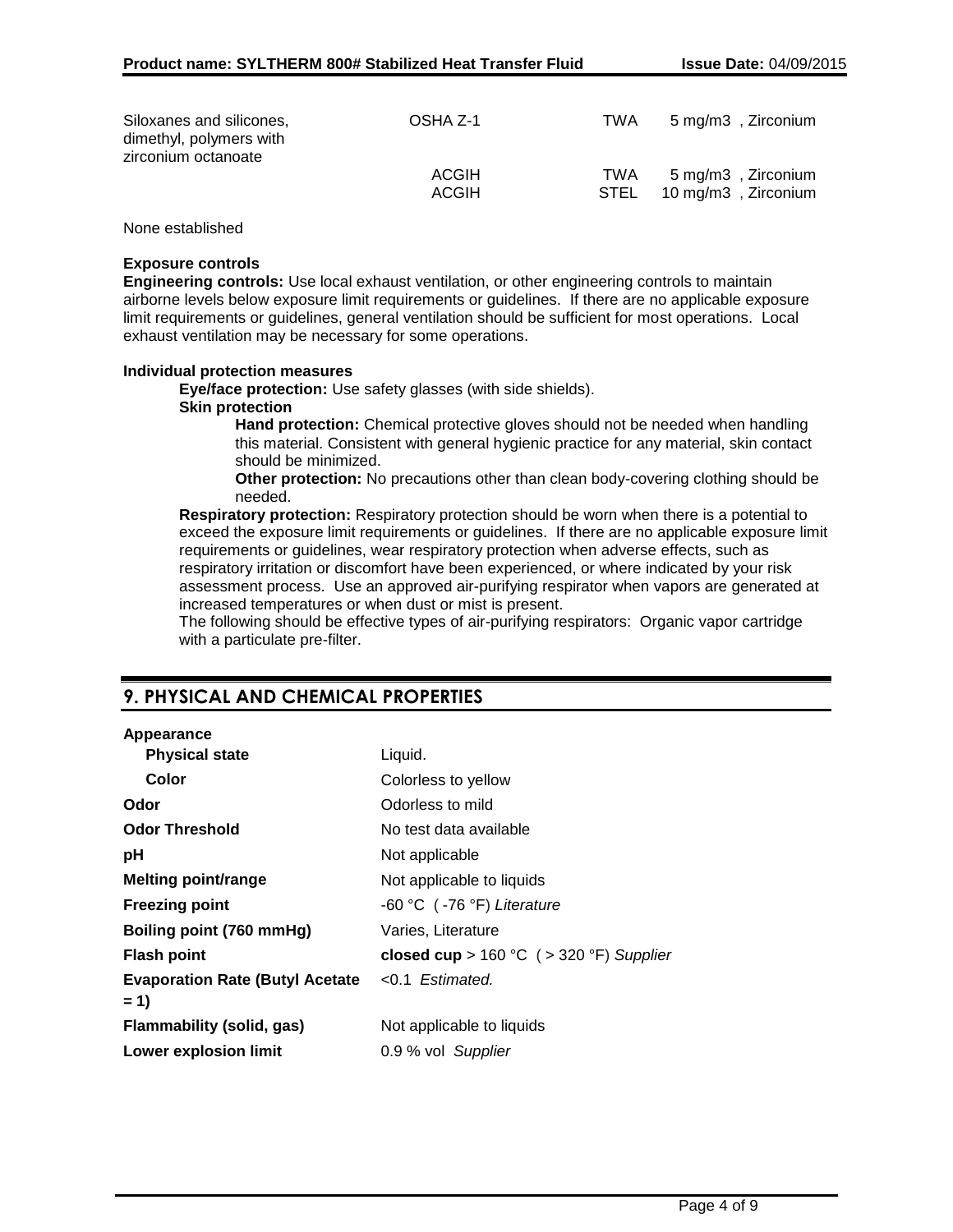| <b>Upper explosion limit</b>            | 5.0 % vol Supplier                  |
|-----------------------------------------|-------------------------------------|
| Vapor Pressure                          | < 5 mmHg at 25 °C (77 °F) Supplier  |
| <b>Relative Vapor Density (air = 1)</b> | No test data available              |
| Relative Density (water $= 1$ )         | 0.935 at 25 °C (77 °F) Supplier     |
| <b>Water solubility</b>                 | < 100 ppb Supplier                  |
| <b>Partition coefficient: n-</b>        | log Pow: 2.86 Estimated.            |
| octanol/water                           |                                     |
| <b>Auto-ignition temperature</b>        | 385 °C (725 °F) Literature          |
| <b>Decomposition temperature</b>        | No test data available              |
| <b>Kinematic Viscosity</b>              | 9.8 cSt at 25 °C (77 °F) Literature |
| <b>Explosive properties</b>             | no data available                   |
| <b>Oxidizing properties</b>             | no data available                   |
| Molecular weight                        | Polymer                             |

NOTE: The physical data presented above are typical values and should not be construed as a specification.

## **10. STABILITY AND REACTIVITY**

**Reactivity:** no data available

**Chemical stability:** Thermally stable at typical use temperatures.

**Possibility of hazardous reactions:** Polymerization will not occur.

**Conditions to avoid:** Product can oxidize at elevated temperatures.

**Incompatible materials:** Avoid contact with: Strong acids. Strong bases. Strong oxidizers.

**Hazardous decomposition products:** Decomposition products depend upon temperature, air supply and the presence of other materials. Decomposition products can include and are not limited to: Formaldehyde. Silicon oxides.

## **11. TOXICOLOGICAL INFORMATION**

*Toxicological information on this product or its components appear in this section when such data is available.*

## **Acute toxicity**

## **Acute oral toxicity**

Very low toxicity if swallowed. Harmful effects not anticipated from swallowing small amounts.

Typical for this family of materials. LD50, Rat, > 5,000 mg/kg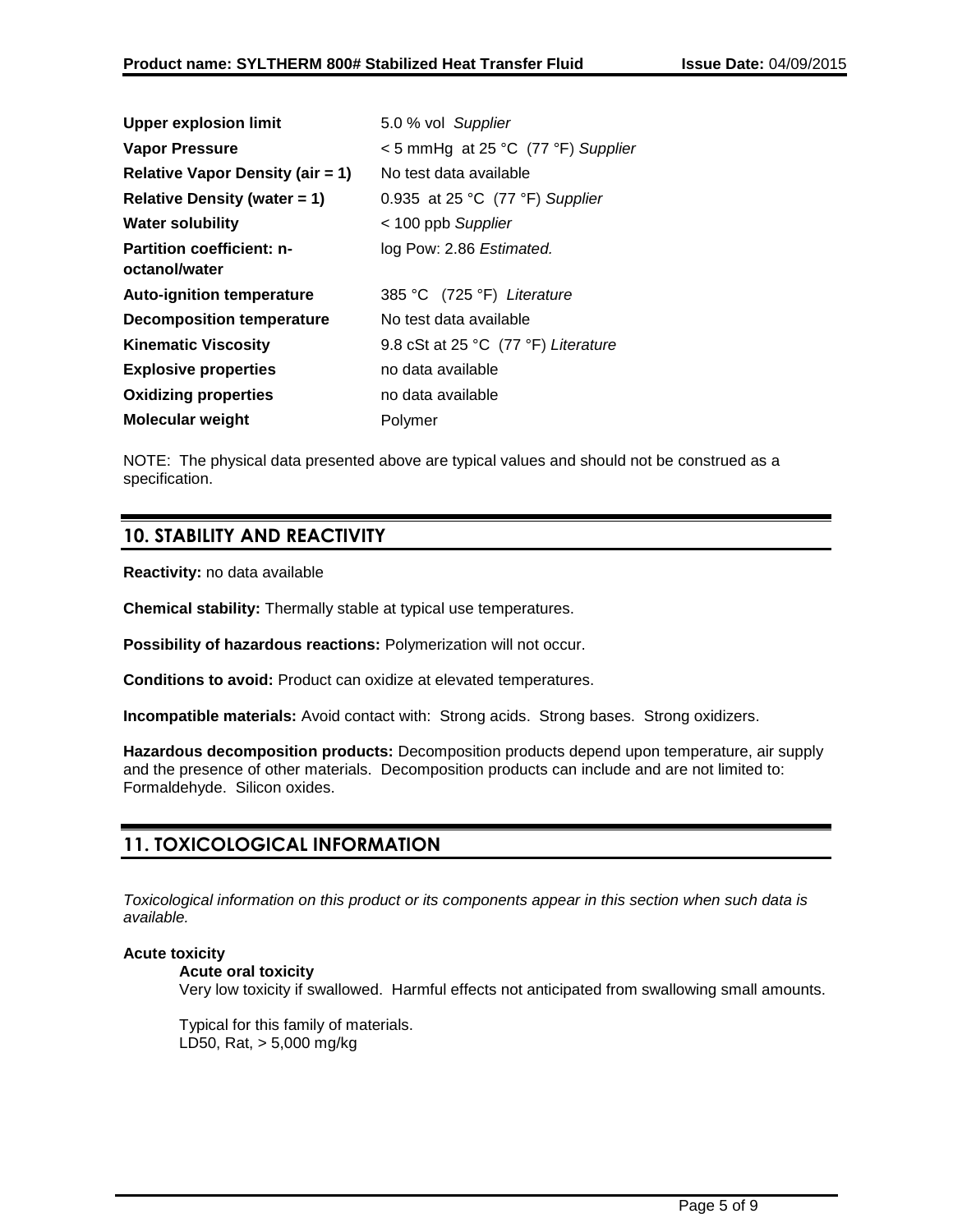## **Acute dermal toxicity**

Prolonged skin contact is unlikely to result in absorption of harmful amounts.

LD50, Rabbit, > 19,400 mg/kg

## **Acute inhalation toxicity**

At room temperature, exposure to vapor is minimal due to low volatility. Vapor from heated material or mist may cause respiratory irritation. As product: The LC50 has not been determined.

## **Skin corrosion/irritation**

Prolonged exposure not likely to cause significant skin irritation.

#### **Serious eye damage/eye irritation**

May cause slight temporary eye irritation. Corneal injury is unlikely. May cause mild eye discomfort.

#### **Sensitization**

Did not cause allergic skin reactions when tested in humans.

For respiratory sensitization: No relevant information found.

#### **Specific Target Organ Systemic Toxicity (Single Exposure)**

Available data are inadequate to determine single exposure specific target organ toxicity.

### **Specific Target Organ Systemic Toxicity (Repeated Exposure)**

Based on available data, repeated exposures are not anticipated to cause significant adverse effects.

#### **Carcinogenicity**

Did not cause cancer in long-term animal studies which used routes of exposure considered relevant to industrial handling. Positive results have been reported in other studies using routes of exposure not relevant to industrial handling.

#### **Teratogenicity**

Did not cause birth defects or any other fetal effects in laboratory animals.

#### **Reproductive toxicity**

In animal studies, did not interfere with reproduction.

#### **Mutagenicity**

In vitro genetic toxicity studies were negative. Animal genetic toxicity studies were negative.

#### **Aspiration Hazard**

Based on physical properties, not likely to be an aspiration hazard.

## **COMPONENTS INFLUENCING TOXICOLOGY:**

#### **Polydimethylsiloxane**

#### **Acute inhalation toxicity**

At room temperature, exposure to vapor is minimal due to low volatility. Vapor from heated material or mist may cause respiratory irritation.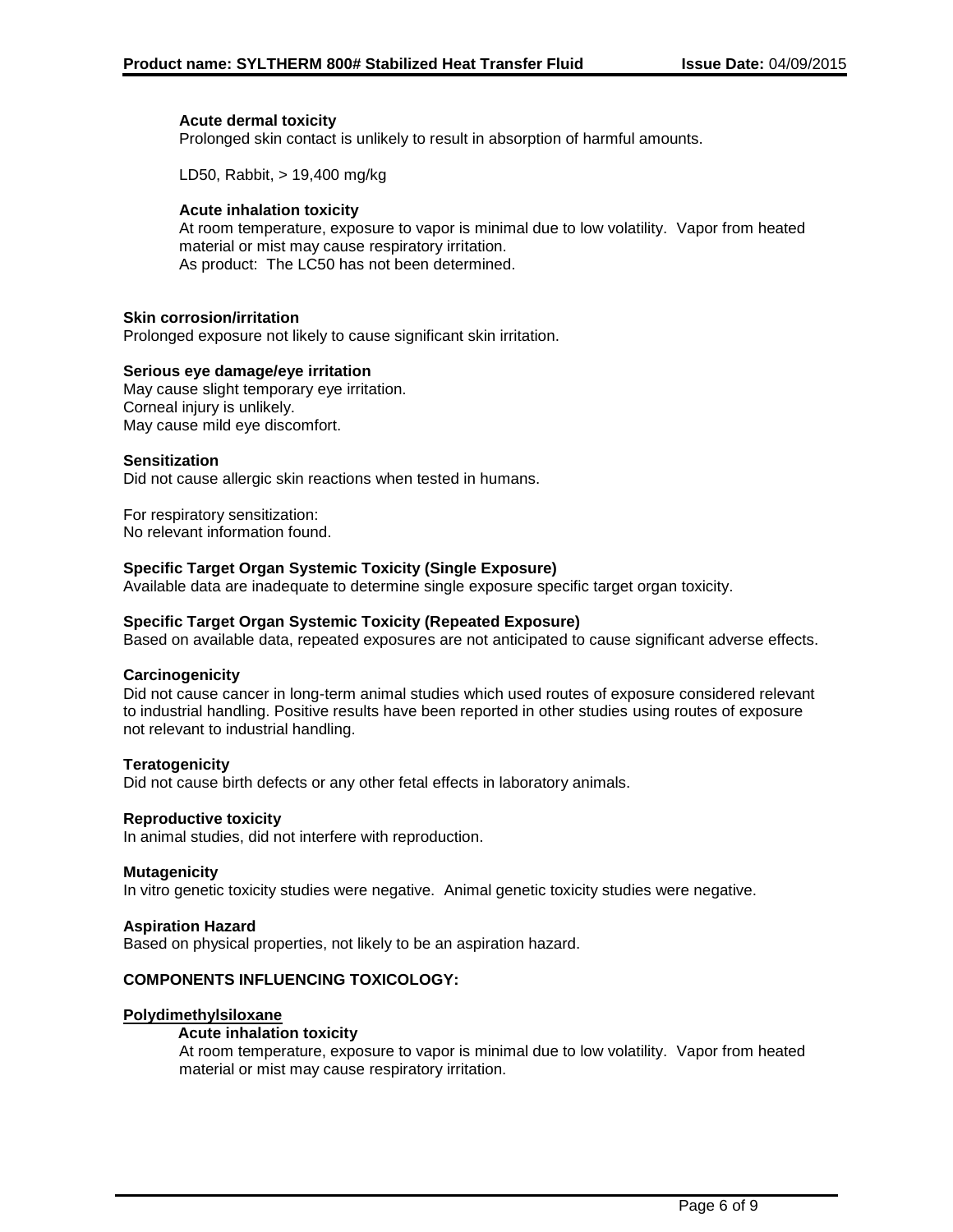As product: The LC50 has not been determined.

### **Siloxanes and silicones, dimethyl, polymers with zirconium octanoate**

**Acute inhalation toxicity**

As product: The LC50 has not been determined.

## **12. ECOLOGICAL INFORMATION**

*Ecotoxicological information on this product or its components appear in this section when such data is available.*

## **Toxicity**

## **Acute toxicity to fish**

Material is practically non-toxic to aquatic organisms on an acute basis (LC50/EC50/EL50/LL50 >100 mg/L in the most sensitive species tested).

LC50, Oncorhynchus mykiss (rainbow trout), 96 Hour, > 10,000 mg/l

## **Toxicity to Above Ground Organisms**

Material is practically non-toxic to birds on an acute basis (LD50 > 2000 mg/kg).

oral LD50, Colinus virginianus (Bobwhite quail), > 5,000 mg/kg

## **Persistence and degradability**

**Biodegradability:** Chemical degradation (hydrolysis) is expected in the environment.

## **Bioaccumulative potential**

**Bioaccumulation:** Bioconcentration potential is low (BCF < 100 or Log Pow < 3). **Partition coefficient: n-octanol/water(log Pow):** 2.86 Estimated.

## **Mobility in soil**

Expected to be relatively immobile in soil (Koc > 5000). **Partition coefficient(Koc):** > 32000

## **13. DISPOSAL CONSIDERATIONS**

**Disposal methods:** DO NOT DUMP INTO ANY SEWERS, ON THE GROUND, OR INTO ANY BODY OF WATER. All disposal practices must be in compliance with all Federal, State/Provincial and local laws and regulations. Regulations may vary in different locations. Waste characterizations and compliance with applicable laws are the responsibility solely of the waste generator. AS YOUR SUPPLIER, WE HAVE NO CONTROL OVER THE MANAGEMENT PRACTICES OR MANUFACTURING PROCESSES OF PARTIES HANDLING OR USING THIS MATERIAL. THE INFORMATION PRESENTED HERE PERTAINS ONLY TO THE PRODUCT AS SHIPPED IN ITS INTENDED CONDITION AS DESCRIBED IN MSDS SECTION: Composition Information. FOR UNUSED & UNCONTAMINATED PRODUCT, the preferred options include sending to a licensed, permitted: Recycler. Reclaimer. Incinerator or other thermal destruction device.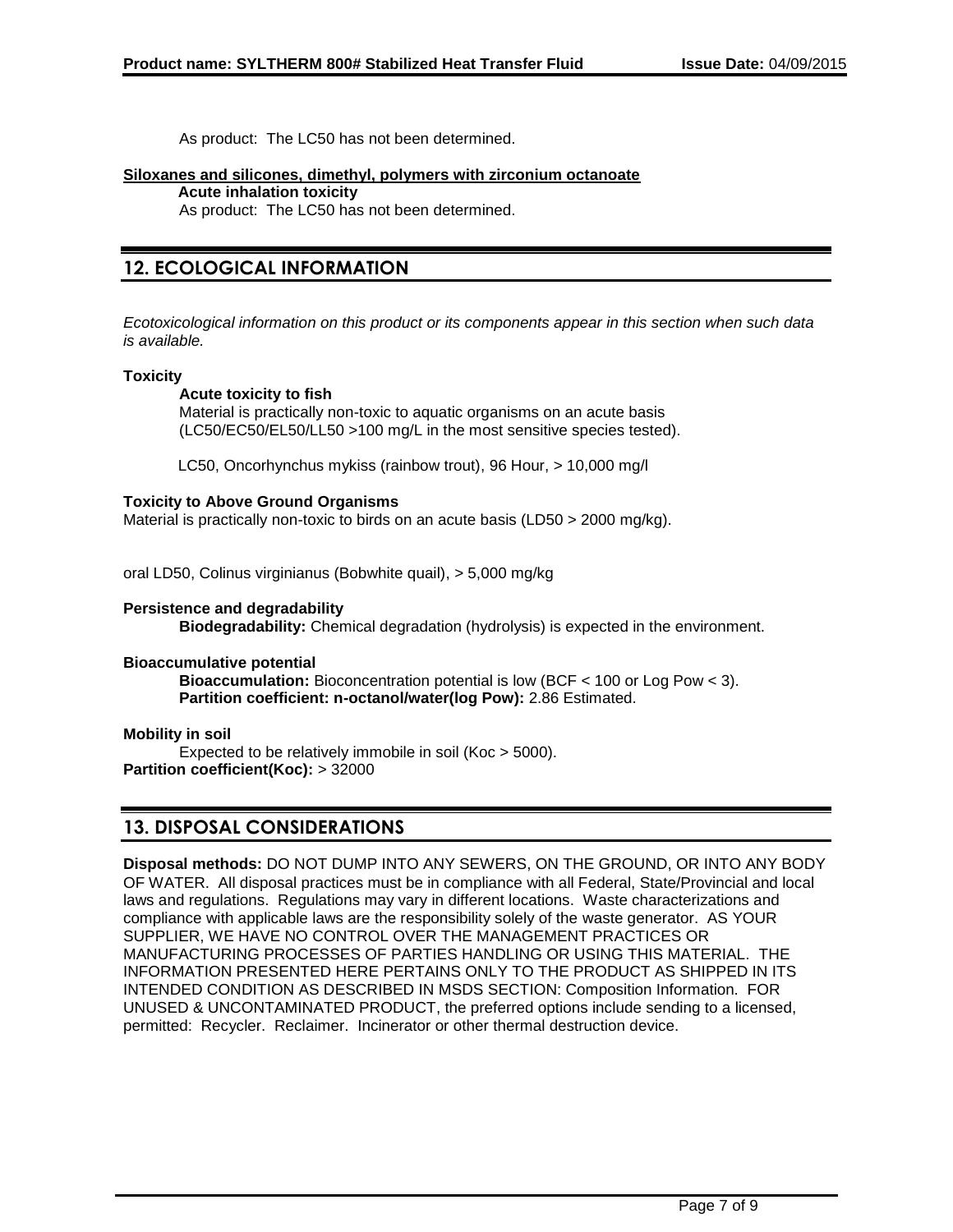## **14. TRANSPORT INFORMATION**

**Transport in bulk** 

**IBC or IGC Code**

## **DOT**

Not regulated for transport

## **Classification for SEA transport (IMO-IMDG):**

Not regulated for transport **according to Annex I or II of MARPOL 73/78 and the**  Consult IMO regulations before transporting ocean bulk

**Classification for AIR transport (IATA/ICAO):**

Not regulated for transport

This information is not intended to convey all specific regulatory or operational requirements/information relating to this product. Transportation classifications may vary by container volume and may be influenced by regional or country variations in regulations. Additional transportation system information can be obtained through an authorized sales or customer service representative. It is the responsibility of the transporting organization to follow all applicable laws, regulations and rules relating to the transportation of the material.

## **15. REGULATORY INFORMATION**

## **OSHA Hazard Communication Standard**

This product is not a "Hazardous Chemical" as defined by the OSHA Hazard Communication Standard, 29 CFR 1910.1200.

## **Superfund Amendments and Reauthorization Act of 1986 Title III (Emergency Planning and Community Right-to-Know Act of 1986) Sections 311 and 312**

This product is not a hazardous chemical under 29CFR 1910.1200, and therefore is not covered by Title III of SARA.

## **Superfund Amendments and Reauthorization Act of 1986 Title III (Emergency Planning and Community Right-to-Know Act of 1986) Section 313**

This material does not contain any chemical components with known CAS numbers that exceed the threshold (De Minimis) reporting levels established by SARA Title III, Section 313.

## **Pennsylvania Worker and Community Right-To-Know Act:**

To the best of our knowledge, this product does not contain chemicals at levels which require reporting under this statute.

## **California Proposition 65 (Safe Drinking Water and Toxic Enforcement Act of 1986)**

This product contains no listed substances knownto the State of California to cause cancer, birth defects or other reproductive harm, at levels which would require a warning under the statute.